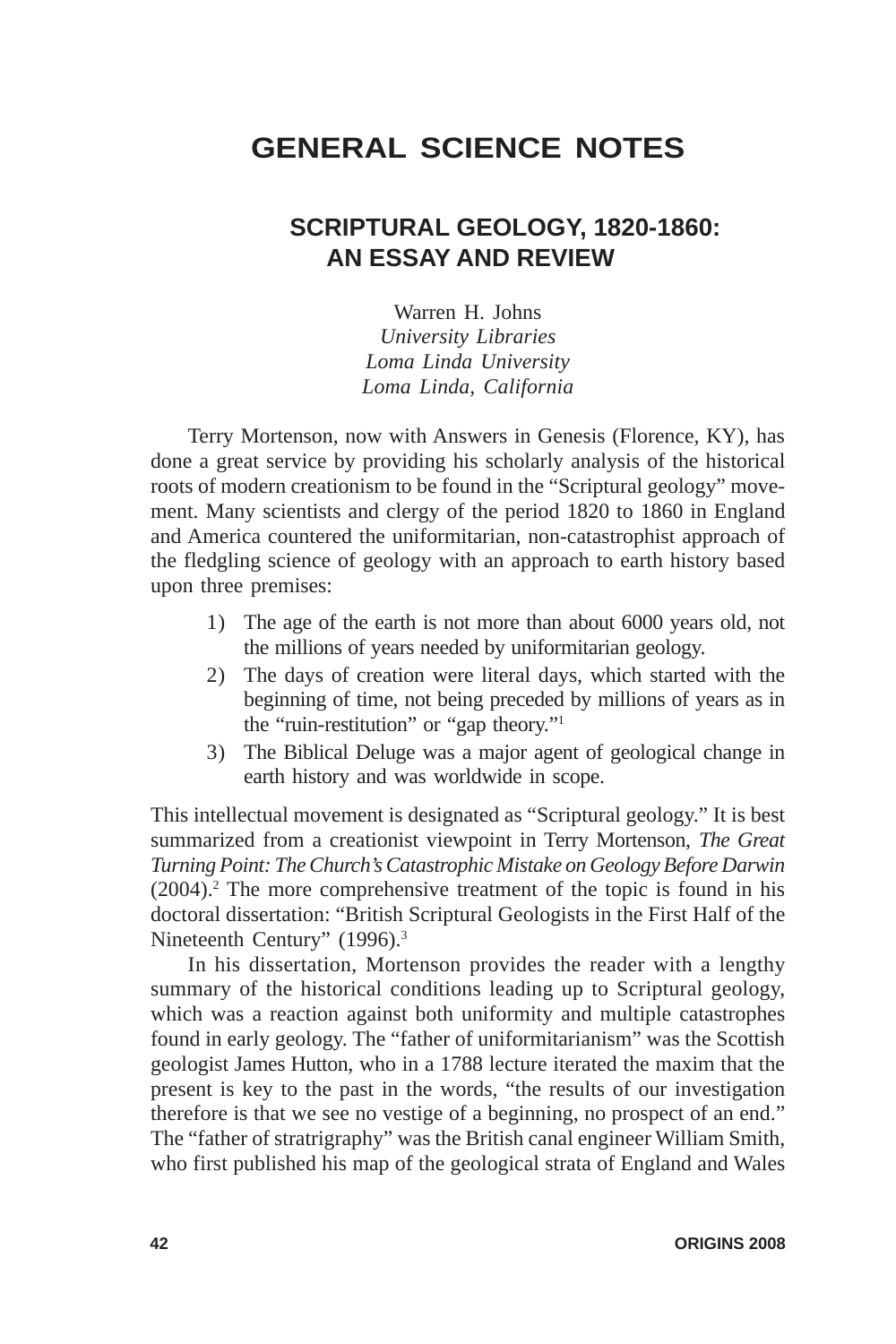in 1815. This is the year that marks the rise of the "Scriptural geology" movement, which was a Biblically-based approach grappling to explain the order of the geological strata.

If Hutton was the father of uniformitarian thinking and Smith was the one who provided the geological framework for its explanation, then Sir Charles Lyell, writing his three-volume set in 1830-1833 and using his lawyer mind, provided the greatest articulation of uniformitarianism in British nineteenth-century geology. Scriptural geology's main pillar of belief was that the ultimate catastrophe, the Biblical Flood, explains the geological strata of the earth.

Mortenson's dissertation focused upon thirteen of the several dozen "Scriptural geologists" from that era and has limited the scope to only those writing from England in the period 1820-1840. They are as follows (alphabetically listed, not in the order Mortenson discussed them):

| Best, Samuel (1802-1873) - Cl.        | Gisborne, Thomas (1758-1846) - Cl. |
|---------------------------------------|------------------------------------|
| Brown, James Mellor (1796-1867) - Cl. | *Murray, John (1785/1786-1851)     |
| *Bugg, George (1769-1851) – Cl.       | *Penn, Granville (1761-1844)       |
| Cockburn, William (1774?-1858) - Cl.  | *Rhind, William (1797-1874)        |
| Cole, Henry (1792?-1858) - Cl.        | *Ure, Andrew (1778-1857)           |
| *Fairholme, George (1789-1846)        | *Young, George (1777-1848) - Cl.   |
| Johnsone, Fowler de (pseudonym) – Cl. |                                    |
|                                       |                                    |

About half of these are clergy-scientists, denoted with the abbreviation "Cl." An asterisk designates only those Scriptural geologists discussed in his 2004 work, which is a condensation and revision of his doctoral thesis, and is now available in electronic format.4

## **MORTENSON'S REASONS FOR THE DEMISE OF SCRIPTURAL GEOLOGY**

In the above two works Mortenson grapples with the question of how and why the Scriptural geology movement died out after reaching its peak at about 1840 in England. First, he lists the following reasons why this movement grew rapidly into prominence:

- 1) It was a time of great change and turbulence in British society; Scriptural geology opposed radical changes in understanding of geology.
- 2) Atheism, deism, and the French revolution were challenging the authority of the church; Scriptural geologists without exception defended the authority and inerrancy of the Bible.
- 3) Science was growing rapidly and achieving a new status in society and was promoting an independent means of discovering "truth;"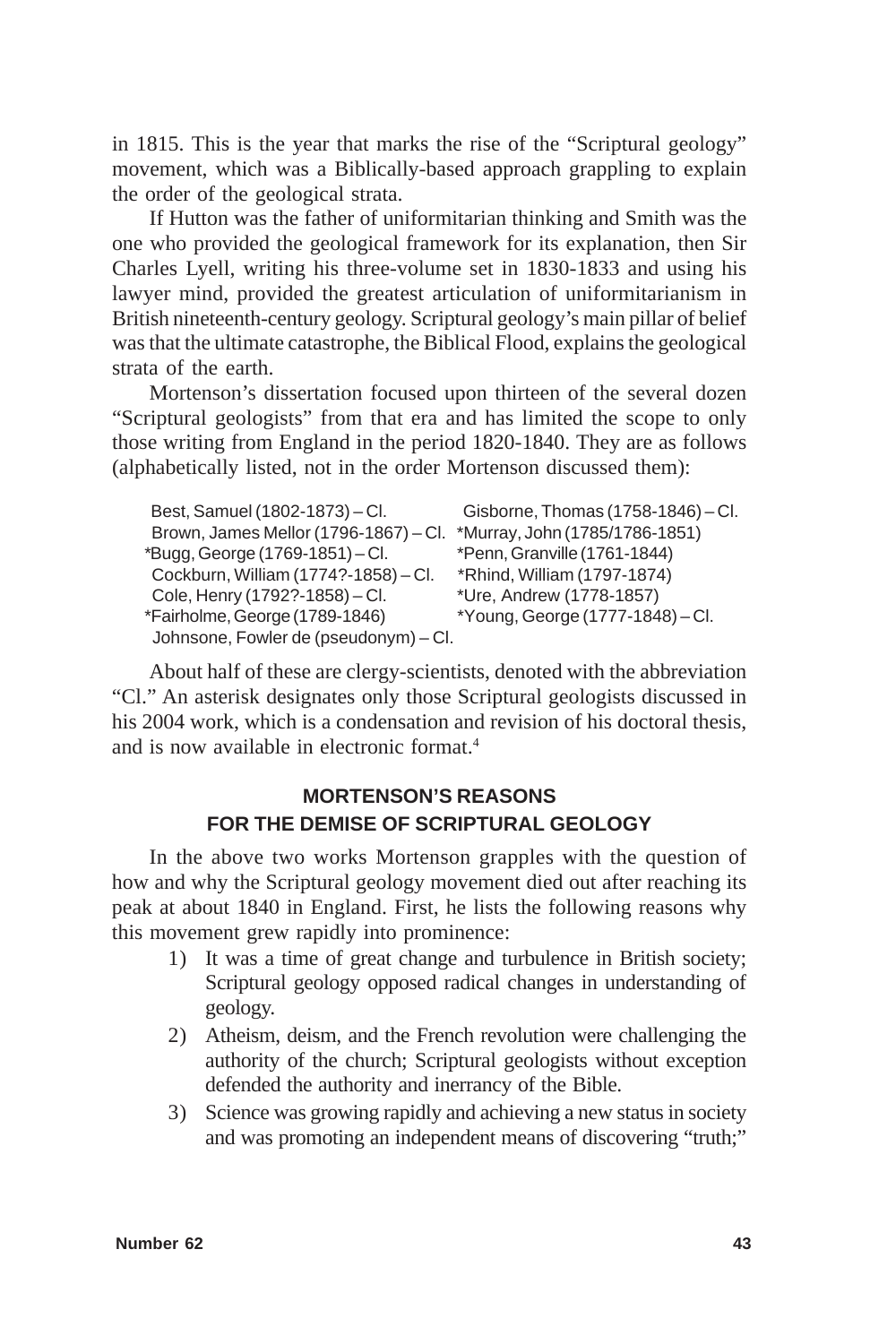Scriptural geology was pointing out weaknesses in the speculative aspects of science, especially earth science.

- 4) England had a long tradition of writers who believed in natural theology and who related the Biblical Flood to geological phenomena; Scriptural geologists continued to uphold that approach.
- 5) The effects of the Flood were being debated at the time when leading geologists were giving up belief in a universal Flood; Scriptural geology was a reaction against these compromise positions by leading geologists, many of whom were also men of faith.
- 6) The ultimate effect of reinterpreting the Bible on the basis of science was the undermining of the authority of Scripture, a trend which the Scriptural geologists felt compelled to oppose. These conservative ideas resonated with the majority of the educated Christian population in England at that time.

Second, Mortenson discusses three possible reasons why Scriptural geology as a movement disappeared almost as rapidly as it had risen:

- 1) The major scientific and educational institutions and scientific journals were controlled by individuals who were hostile to traditional beliefs, thus preventing a new generation of Biblicallybelieving geologists to be trained.
- 2) The professionalization of geology as a science made it difficult for part-time geologists, such as the Scriptural geologists in every case were, to have a voice.
- 3) Liberal theology was slowly replacing orthodox theology as the dominant view in the Church, and this gave less impetus to the traditional views on Genesis and the Flood.

## **AN ADDITIONAL REASON SUGGESTED BY STILING**

If Mortenson had extended his study to writings beyond 1840 and beyond the confines of Great Britain, he could have added an additional reason why Flood geology began to wane rapidly — the shifting of the Flood to higher and higher strata, leaving most of the geological strata as antediluvian. Rodney L. Stiling notes this trend in his doctoral dissertation, "The Diminishing Deluge: Noah's Flood in Nineteenth-Century American Thought."5 Flood geologists began ascribing the Flood to higher stratigraphic levels, so that what is now known as Paleozoic and Mesozoic deposits were considered to be antediluvian, while the Flood was thought to be represented by Tertiary and Quaternary deposits, in contrast to earlier views of putting all "secondary" formations (upper Paleozoic and Mesozoic in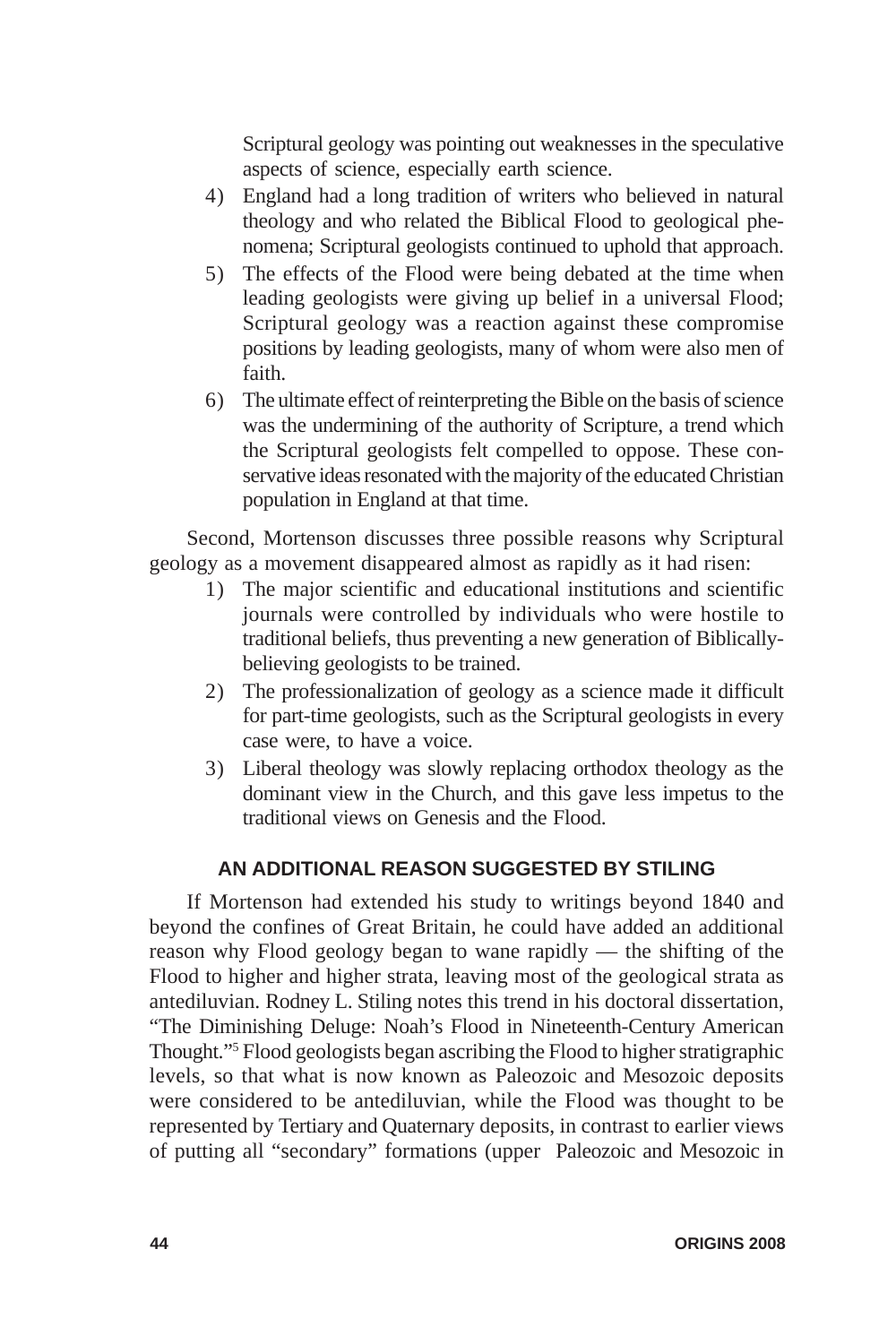today's terminology) within the Flood. Most scientists and professors of geology, whether young-earth or old-earth advocates, who believed in a universal Flood in the period 1820-1840, understood the Flood as forming what were then called the "diluvium," or diluvial deposits.<sup>6</sup> Starting in the 1840s in both Europe and America these deposits became assigned to the agency of ice and water, rather than solely liquid water, and an "ice age" was postulated, largely under the influence of a Swiss pastor's son and professor in geology — Louis Agassiz. This essentially eliminated the concept of the Flood as a geological agent, a process completed by 1860. In essence the ice age removed the need for a catastrophic Flood to explain the burial grounds of large mammals in caves, in peat deposits, and in river banks, such as the deposits of the mammoths and mastodons of the high latitudes in North America, South America, and Europe. The rise of Darwinism, which emerged full-fledged in 1859 with the publication of Darwin's *On the Origin of Species*, was, therefore, not responsible for the disappearance of Flood geology.

One of the striking examples of how Scriptural geology shifted the pre-Flood/Flood boundary higher and higher in the geological column is provided by the case of George Fairholme. Fairholme's 1833 work, *A General View of the Geology of Scripture*, suggested that the Flood was responsible for forming all the non-marine secondary formations and all the marine and non-marine tertiary formations.7 But four years later in his second work on Scriptural geology, he acknowledged that he had erred in the way he assigned the Flood to the geological strata:

> *In a desire to vindicate Scripture upon points which geological theories had invaded, I fell into the too common error of pushing even a sound argument too far; and of thus attributing to Diluvial action alone, formations which I have subsequently found, must have been in existence, as solid rocks, before the period of that event.*<sup>8</sup>

 He had made the mistake of putting all the great coal beds of Europe stratigraphically above the "chalk beds" (now known as Cretaceous"). For him in 1833, the top of the chalk beds marked the transition from antediluvian to diluvial deposits.<sup>9</sup> This meant that the coal beds must have been formed by the Deluge. Four years later in assigning the coal beds to a position below the chalks beds as all other British geologists had already done, Fairholme in essence was viewing the coal beds as being antediluvian, thus correcting the "error" in his 1833 treatise.<sup>10</sup> This interpretation of Fairholme runs counter to most twentieth-century creationist writers, starting with George McCready Price and ending with Terry Mortenson, who have used Fairholme's publications to support the idea that the Flood formed the entire fossiliferous geological column.<sup>11</sup>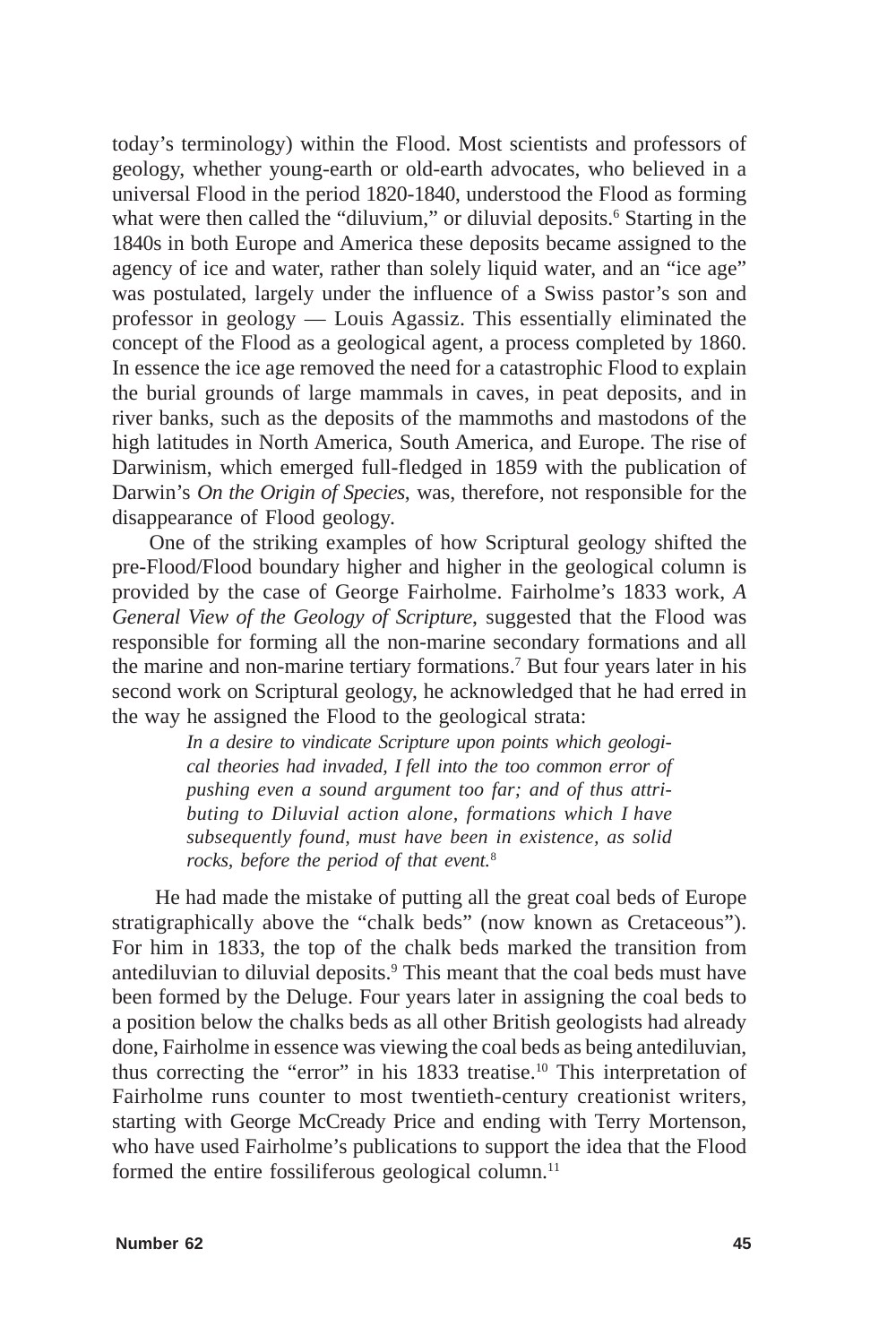A proper interpretation of Fairholme's Flood model is critical to understanding the reason(s) why Scriptural geology had lost its support by the year 1860 in Britain and America. Limiting the Flood to the superficial gravels, loams, and erratic blocks, accompanied by the bones of mammoths, mastodons, rhinoceroses, and even humans in the upper Pleistocene, meant that ice became a plausible agent for their burial, not water as in a Deluge, when the concept of an "ice age" was developed in the 1850s and 1860s. When George McCready Price initiated the revival of "Scriptural geology" under the rubric of "Flood geology" in the early twentieth-century, the first thing he attempted to do was to eliminate any concept of an "ice age," the great nemesis of Scriptural geology.<sup>12</sup> Fairholme was writing prior to the time that an ice age had become an established geological dogma. In his earlier writings, Fairholme initially connected the Flood with the formation of the geological strata. In his later book, Fairholme appeared to limit the Flood to the upper portion of the geological strata. He postulated that, rather than creating the terrestrial geological strata on land, the Flood reversed the relative positions of the land and seafloor.<sup>13</sup> This happened at a time no more than 10,000 years ago, he calculated, and more likely 5,000 years ago, using geological chronometers, and it occurred after the strata had been laid down and had become indurated.

Two further examples can be given of how starting in the late 1830s Scriptural geologists began to limit the stratigraphic extent of the Flood, even though geographically it was considered universal. One work mentioned by Mortenson, but not analyzed by him, is *Facts, Suggestions, and Brief Inductions in Geology*, published under the obvious pseudonym Biblicus Delvinus in 1838, and republished in 1839.<sup>14</sup> This mysterious individual is probably the Scriptural geologist, George Bugg, who published his first work *The Geology of Scripture* (2 vols., 1826-1827) anonymously. The fact that he employed the same two publishers, Seeley and Hatchard, for both works, when other Scriptural geologists with one exception were not employing both publishers, leads to the conclusion that George Bugg and Biblicus Delvinus are to be equated.15 This conclusion is significant in that Bugg over the twelve years after his first publication in 1826-1827 changed his position on the young earth. His later view was that creation happened millions of years ago with the creation of invertebrate ocean life, thus assigning the "transition strata" (today's lower Paleozoic) to a period prior to the six days' creation. The reasoning was simple — Genesis 1 does not speak of invertebrates being created, and the first created animal life is that of vertebrates on days 5 and 6 of creation. The "secondary strata," having evidence of only invertebrate life, then were produced prior to Creation  $w$ eek. $16$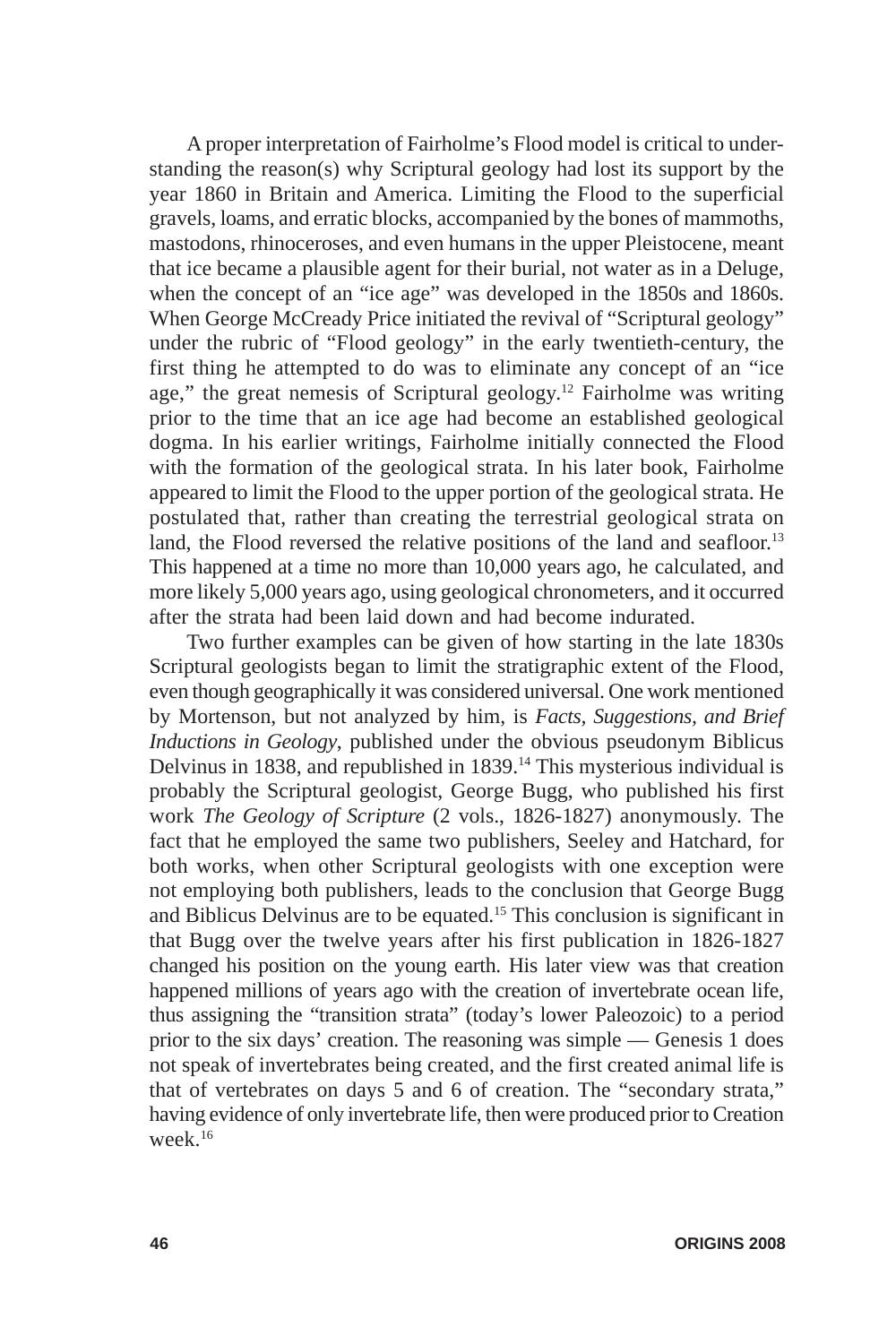Another example of a Scriptural geologist who added millions of years to the geological record is Samuel Best, discussed at length in Mortenson's dissertation but not in his 2004 work. In 1837 Best critiqued William Buckland for his old-earth views, but by 1871 he must have relented somewhat. His second of two works on creation was *Sermons on the Beginning of All Things as Revealed to us in the Word of God*. 17 In this work he viewed the first three days of creation as being non-literal because in his words "the sun...had not yet [by the end of the third day] assumed its office in the heavens, and time could not be counted by its rising and setting."18 During the much-expanded "day" of creation, the vegetation that is now preserved in Carboniferous coal beds grew from the light and heat of internal fires from the earth, he speculated, not from the sun.19 Best placed all of the lower Paleozoic rocks (up through the Carboniferous) within the first three days of creation, whereas his predecessor Biblicus Delvinus (=George Bugg) ascribed those same formations to the "without form and void" period of Genesis 1:2. The shifts of thinking we observe in the dual works produced each by Fairholme, Bugg, and Best indicate a movement away from the idea that most of the fossil record was produced in the year of the Flood. This shifting process started in 1837-1838 (with Fairholme and Bugg) and was complete by 1871 (with Best).<sup>20</sup>

## **THE LACK OF HUMAN FOSSILS A FACTOR IN SCRIPTURAL GEOLOGY'S DEMISE**

Another more crucial factor than the reasons proposed by Mortenson and Stiling to account for the demise of Scriptural geology was the lack of human fossils or human artifacts in geological strata. Some Scriptural geologists hypothesized that the antediluvian population was great, perhaps equaling in concentration if not in numbers the population of Western Europe at the beginning of the nineteenth century.<sup>21</sup> One detects a note of despair in the writings of all the Scriptural geologists at not having found evidence of human remains in the lower portions of the geological strata.For one example among many of human skeletons found in "Diluvial" or upper Tertiary strata, see the 1824 illustration taken from William Buckland in Figure 1. The only well-documented human skeletons were in "tertiary" strata. If the Flood was designed by God to wipe out a significant population of rebellious human beings by means of water, then one would expect to find their remains well preserved in diluvial strata. That was the main reason for placing the Flood in the "diluvium" because those deposits were known to contain bones of humans in association with those of extinct mammals.

Scriptural geologists offered five possible reasons for this apparent lack of finding human fossils in the "transition" and "secondary" strata of the earth: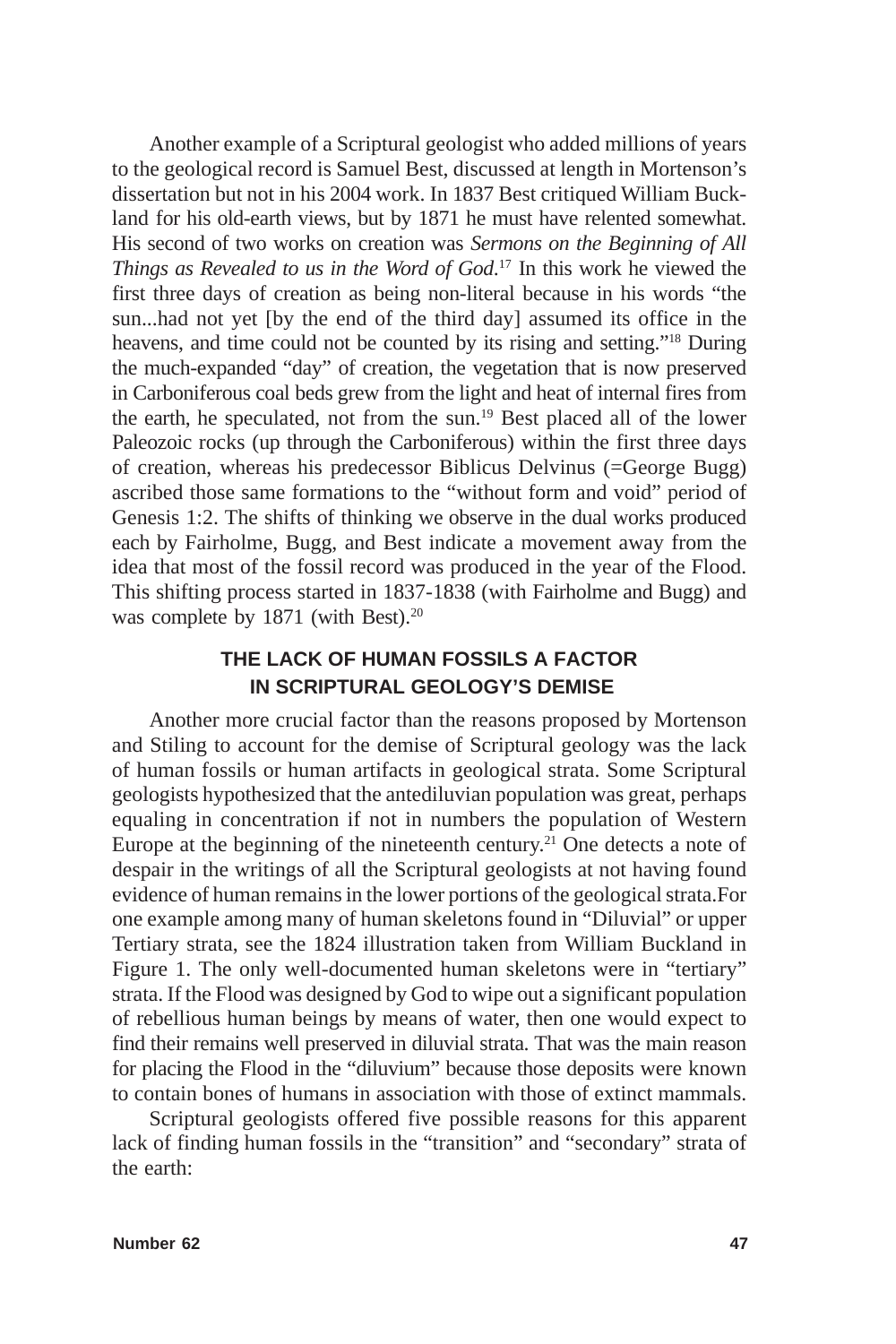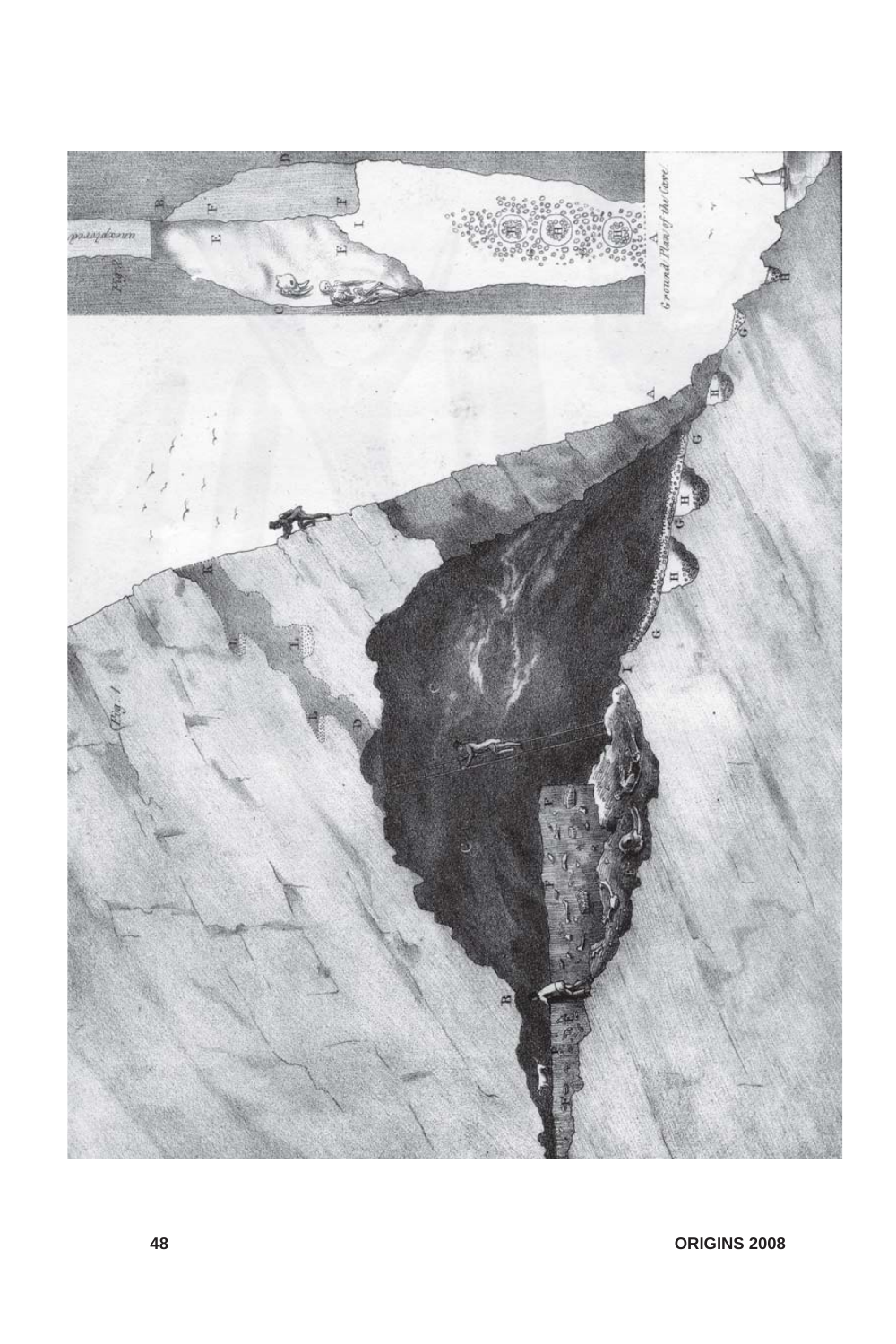- 1) The most common reason given was that at the time of the Flood the land and sea exchanged places.<sup>22</sup> The antediluvian seas were uplifted to become the postdiluvian lands, and the antediluvian land became the bottom of present-day oceans. No humans have been found because they currently lie buried in the ocean floor.
- 2) Antediluvian humans all lived in the region now known as Asia. Bones of humans had not been discovered in Asia (as of the 1840s), but it was thought they would be discovered there in the future with greater exploration.
- 3) Antediluvian humans were concentrated around what was the garden of Eden. This was the last place God chose to destroy at the time of the Flood, so that humans were the last creatures He destroyed with Deluge waters, thus depositing their remains at the top of the geological strata.
- 4) The antediluvian population was very small in contrast to the millions of land animals that were thought to be in existence when the Flood came. Hence, one would not expect to discover large bone beds with human remains. Also, scientific exploration was still in its infancy, and thus increased exploration at some future date would uncover the scant human remains in the lower reaches of the geological column.
- 5) Antediluvian humans were much more intelligent than any other creature, and they would have fled to the highest points of land during the Flood, and thus were the last creatures to be buried by rising Flood waters.

The lack of antediluvian fossil humans remains a problem to this day, the lowest confirmed strata with remains of *Homo sapiens* being the Pleistocene above the top of the Cenozoic. At various times creationists have reported on the occurrence of human-like tracks in the lower reaches of the geological strata, but none of the reports have been substantiated. Thus, Scriptural geologists were forced to limit the Flood eventually to the upper "tertiary" strata, where there were reported human remains, or to the "diluvium" where there were plentiful human remains. But when glaciation and not a worldwide Deluge was determined to account for the origin of the diluvium, the Flood disappeared almost entirely from the geological scene. This occurred by the end of 1840s in Britain and the end of the 1850s in America.

**Figure 1. Plate 21 of William Buckland's** *Reliquiæ Diluvianæ* **(1824, London: John Murray), giving one example of human remains found in deposits labeled "Diluvial," in the Sea Cliffs near Swansea. Photograph from the author's private collection.**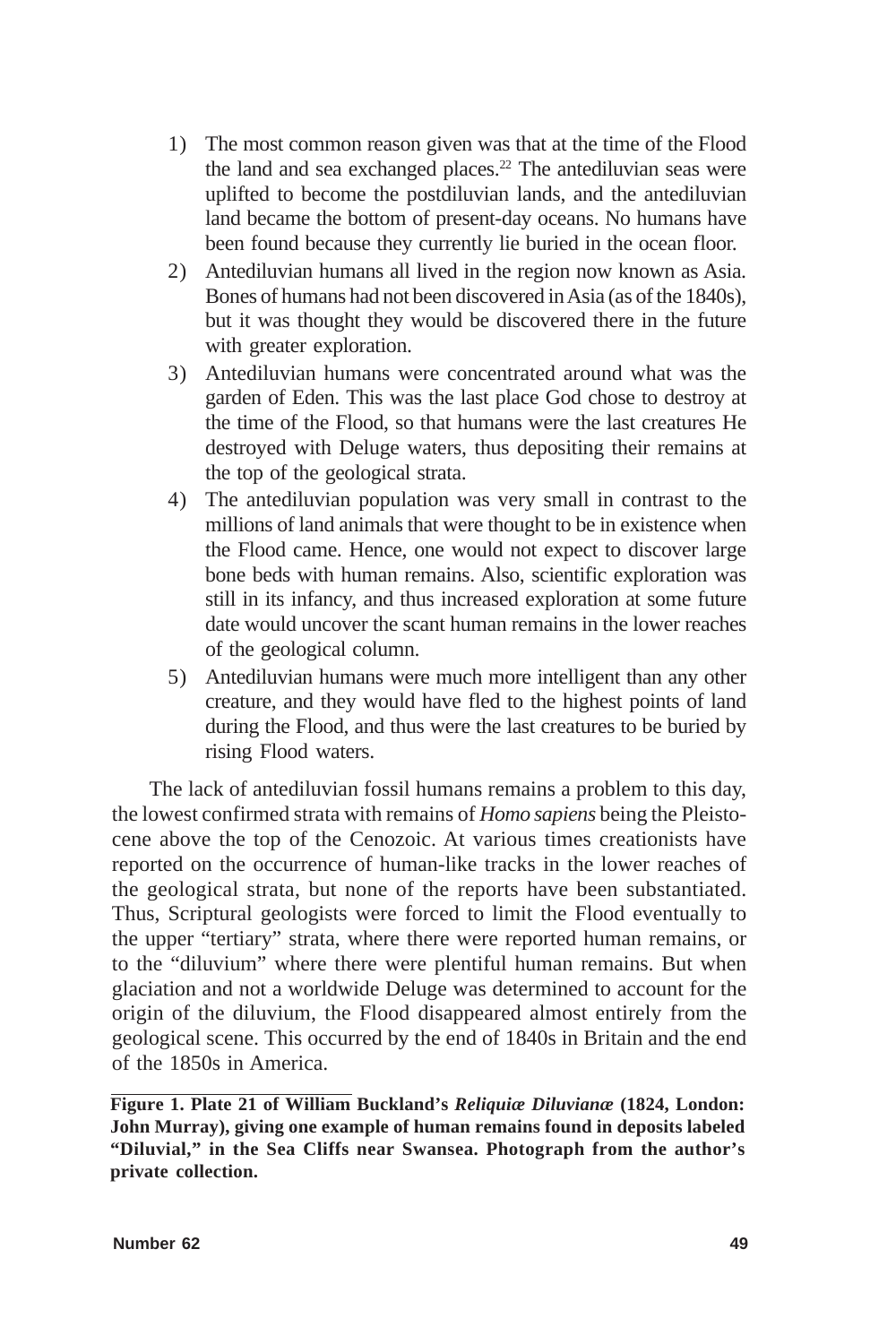### **FINAL ATTEMPTS TO RESTORE SCRIPTURAL GEOLOGY**

Two creative attempts to defend a waning Flood concept in the decade of 1850-1860 were submitted by William Elfe Tayler and Thomas A. Davies against the old-earth views of Hugh Miller, Scottish stone mason.<sup>23</sup> The first was the anonymously published *Voices from the Rocks*, now known to have been written by the English clergyman William Elfe Tayler in  $1857.^{24}$ It was a sharp critique of the newly published *Testimony of the Rocks* by Hugh Miller in  $1857<sup>25</sup>$  Tayler claimed to have found one devastating evidence that would overturn Miller's old-earth views — the presence of human footprints in the Old Red Sandstone, which Miller described in exhaustive detail in his 1857 work as being classified as Paleozoic. These footprints, which can now be viewed on the Internet,  $26$  appear to have been cleverly carved in the sandstone. Other than the purported human tracks in Paleozoic sediments, Scriptural geologists in the 1850s had no new evidences by which to connect the Biblical Flood to geological strata.

The second major critique of Hugh Miller was by a military man, Thomas A. Davies, who later ran for United States President in 1872. His work, published in 1860, was entitled *Answer to Hugh Miller and Theoretic Geologists*. 27 The problem was that Davies was even more speculative and theoretical than Miller himself, for he proposed that the entire fossil record with "sedimentary" rocks were created within the six literal days of Creation week.<sup>28</sup> He conjectures that there exist three kingdoms: animal, vegetable, and fossil/mineral. God created the entire pre-Adamite fossil record during the first three days of Creation, which were literal days, as archetypes that provided patterns for the living forms created during days three through six.29 This idea may have been spawned by reading Philip Gosse, *Omphalos: an Attempt to Untie the Geological Knot* (1857), although Davies never acknowledged reading Gosse. At any rate both men advocated that the fossil record was created instantly in order to counter the day-age views of Hugh Miller and other Christian geologists.

### **THE SHIFT AWAY FROM THE HARD FACTS OF GEOLOGY**

The extreme views of William Elfe Tayler, Philip Gosse, and Thomas A. Davies illustrate an additional reason why the views of Scriptural geologists nearly disappeared from the geological scene after 1860: the more Scriptural geologists moved away from discussing the facts of the geological record and into the realm of speculation, the less credibility they had with the general public. A good example of a work that was nearly devoid of any geological facts was written by Fowler de Johnsone, *Truth, in Defence of the Word of God–Vanquishing Infidelity. A Vindication of the Book of Genesis. Addressed to the Rev. William Buckland*. 30 "Fowler de Johnsone" is clearly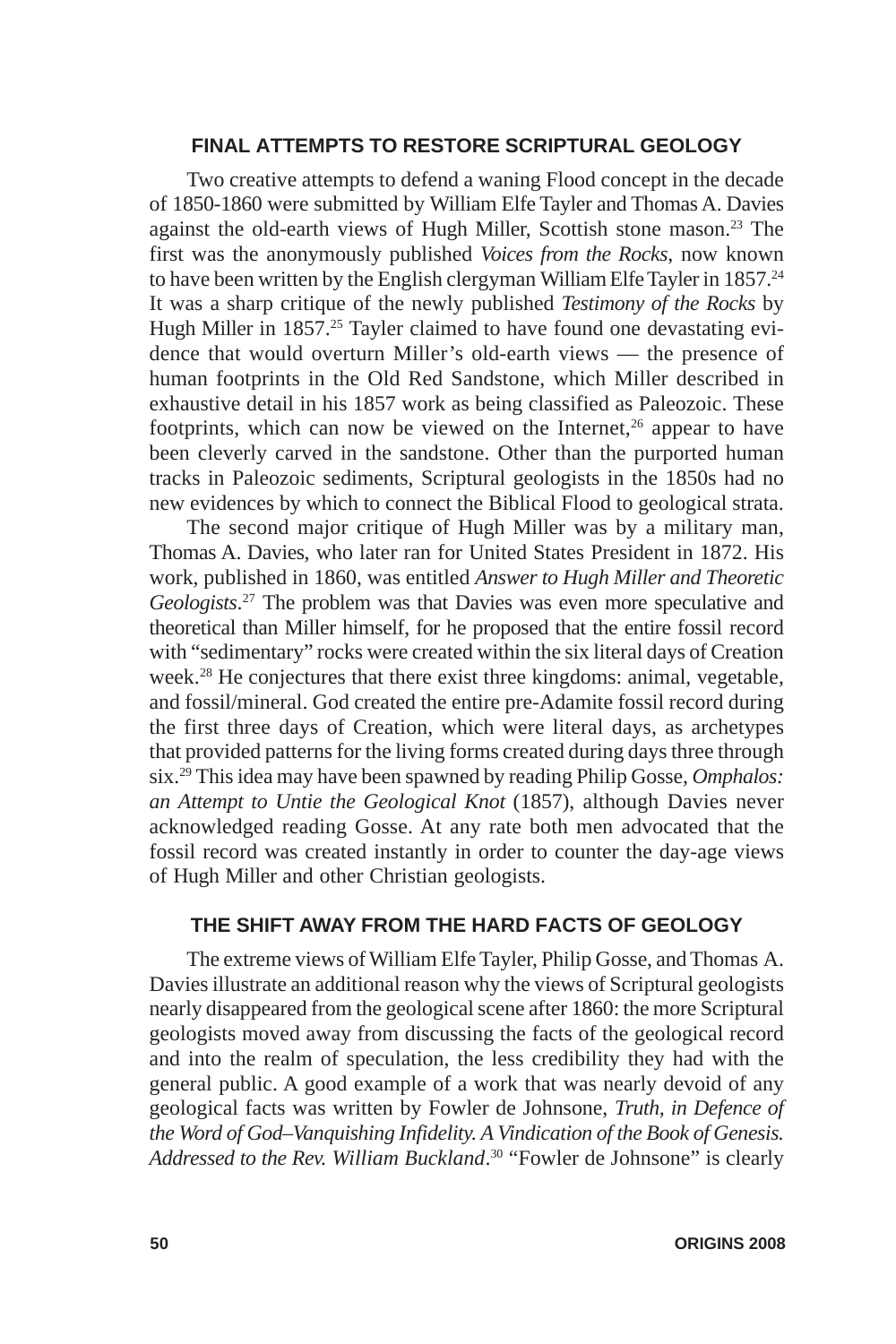a pseudonym. There is no British author with the surname "de Johnsone" writing in that period.31 Who then is this intriguing Fowler de Johnsone?

The following facts, as gleaned by Mortenson, help us narrow down the field of possibilities:

- 1) He was a clergyman, possibly Anglican.
- 2) He lived in or near London.
- 3) He had a first-hand acquaintance with the writings of Martin Luther on Genesis.
- 4) He did not enter the debate about the nature and extent of the Flood, and wrote only one and a half pages on the Flood itself.
- 5) The title of his 1838 work shows that it was in the form of a letter "addressed to Rev. William Buckland."
- 6) He had written a previous work in which he was attacked for his views. $32$

Since "de Johnsone" had written previously on the subject of geology, for which he was criticized, we can narrow down the field of candidates to those Scriptural geologists writing prior to 1838. Of the Scriptural geologists discussed by Mortenson eight were clergymen: Samuel Best, James Mellor Brown, George Bugg, William Cockburn, Henry Cole, Thomas Gisborne, *and* George Young. Of these eight, only two fit the rest of the six criteria laid out by Mortenson for the author using "Fowler de Johnsone" *as a* pseudonym, Henry Cole and William Cockburn. William Cockburn could not have been De Johnsone because Cockburn wrote his first work in 1838: *A Letter to Prof. Buckland, Concerning the Origin of the World*. 33 He wrote no previous work on geology. Moreover, Buckland was addressed with the title "Prof." by Cockburn and "Rev." by de Johnsone, suggesting the works had been authored by two different individuals. Besides, Cockburn would not have written two books in 1838 criticizing Buckland, the one published under a pseudonym and the other published under his real name.

The third point above, the fact that de Johnsone had a first-hand knowledge of Luther's commentary on Genesis points then to only one of the remaining seven clergy discussed by Mortenson: Henry Cole. This factor alone is sufficient to limit the identification of de Johnsone to Cole because as far as we are aware no other Scriptural geologist writing in 1838 or earlier mentions Luther's Genesis commentary as an argument in support of the universality of the Flood. The reason is simple: Luther's commentary on Genesis had not been translated from Latin into English as of 1838, and Henry Cole was the first one to translate a portion of it into English in 1858.34 Mortenson, who is thoroughly familiar with the writings of both men, takes exception to the proposed identification of "Fowler de Johnsone" as Henry Cole and asserts that both men are not to be equated because of different writing styles and modes of argumentation.35 Assessments of style and methodology, however, are more subjective in contrast to the six points above.

On the other hand, an analysis of style is important and should not be underestimated. "De Johnsone's" style is more pedantic and vitriolic than any other Scriptural geologist studied by Mortenson. Of his style, Mortenson has this to say: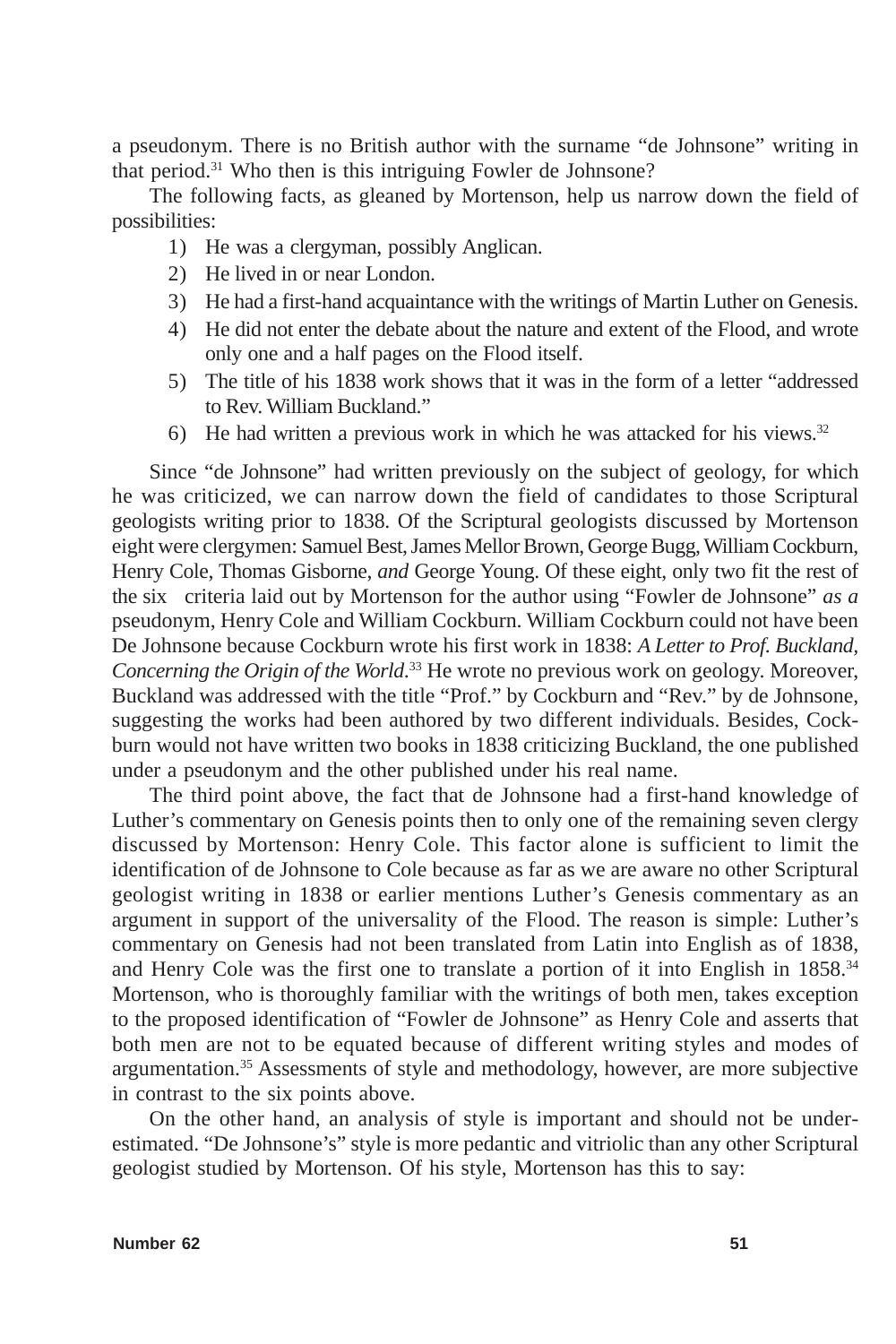*Throughout his book he used a very pompous style with plenty of metaphorical and symbolic language and conveyed an attitude that he was THE defender of the Bible.... It is hard to imagine who might have been convinced by "de Johnsone's" lengthy but shallow argument written in his unusual style.*<sup>36</sup>

 Cole/de Johnsone believed that he could use flowery language and a strong Biblical emphasis to convince the old-earth geologists of the errors of their ways, but such style without geological substance did not win any converts. Prior to the 1840s Scriptural geologists as a whole emphasized the importance of accepting the "facts" of geology while disagreeing with the speculative "theories" of geologists. Cole/de Johnsone was the first Scriptural geologist to ignore the facts of geology, while emphasizing that Scripture provides all final answers needed to combat the fledgling science of geology.

#### **MORTENSON'S CONTRIBUTION TO THE DISCUSSION**

While Terry Mortenson disagrees with the above identification of Fowler de Johnsone with Henry Cole, he is to be commended for providing a wealth of valuable and accurate information for developing a balanced view of the writings of the Scriptural geology movement. He demonstrates that they were for the most part highly educated and often widely published writers, not geologically illiterate individuals as their opponents often portrayed them as.37 They were not writing against geology as a science per se, but against those speculative aspects that collided with the Biblical world view of a short chronology.<sup>38</sup> Mortenson therefore would take exception to Rodney Stiling, who describes "Scriptural geologists" as not being geologists. Stiling writes: "Thus, while it may be proper to speak of Scriptural *Geology*, it is not really accurate to speak of Scriptural *Geologists*."39 One must keep in mind that most of the early nineteenth-century geologists did not have formal training in geology, but were largely self-educated, because geology as an academic science was only in its infancy.

Mortenson's dissertation was not designed to be exhaustive in covering all the Scriptural geologists, but rather representative.<sup>40</sup> Not mentioned at all by Mortenson was Henry Browne, an obscure Scriptural geologist whose book *The Geology of Scripture* was published in 1832.<sup>41</sup> Browne advocated a universal Flood and presumably a short chronology, although for him the Flood was limited to the upper part of the geological column, apparently concentrated at the "Diluvium." Scriptural geologists who began their writing careers after 1840 gave less and less importance to the Flood in the geological column. And, as shown by the links between Henry Cole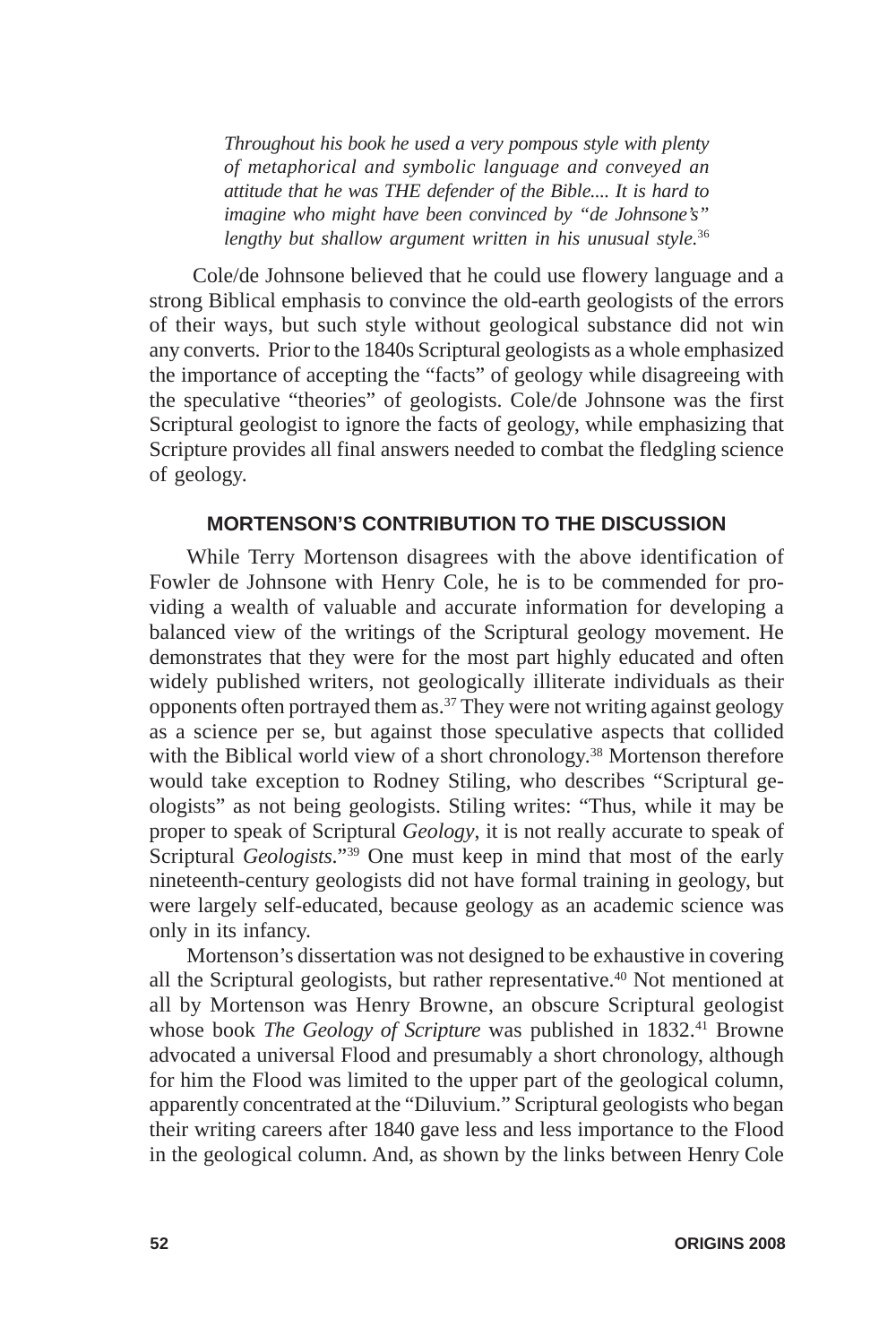and Fowler de Johnsone and between George Bugg and Biblicus Delvinus, Scriptural geology began shifting away from an emphasis on the facts of geology and moving into the realm of speculation. While Mortenson does not mention these connections in writing his dissertation, he has offered a fresh, new perspective on the Scriptural geology movement from a sympathetic perspective, and already his contribution is being recognized by the scholarly world.<sup>42</sup>

#### **CONCLUSIONS**

What can the modern creationist movement learn from the Scriptural geology movement of the early nineteenth century? It is fitting that we review Scriptural geology after having passed the 100<sup>th</sup> anniversary of the founding of the modern Flood geology movement with close historical and conceptual ties to Scriptural geology.43 The list of what can be learned has positive as well as negative elements. On the negative side, we learn from the failures of Fowler de Johnsone (i.e., Henry Cole) in employing a strategy of attacking the views of one's opponents with a polemical and sometimes caustic writing style. This type of style gets people's attention, but does not make a lasting contribution to the cause of creationism. Unfortunately, George McCready Price in the first half of the twentieth century exhibited much the same writing style, but was perhaps a little less inflammatory than Cole/de Johnsone. Calmly reasoned positions based upon hard data hold greater power to convince than outright attacks on the character, theology, or methodology of one's opponents.

On the positive side of the ledger, Flood geology today has much to learn from the earlier Scriptural geologists, of which I have selected five pertinent observations:

- 1) The primary theological defense of a conservative creationist position is holding to the six literal days of creation forming the first week of time, after which all other weeks have been patterned. This was the motivating factor, or *modus operandi*, of virtually all the Scriptural geologists and more recently of all the Flood geologists. This is the starting point in building one's young-earth creationist worldview. Significantly, the Scriptural geologists repeatedly referred to the Ten Commandments, and in particular Exodus 20:8-11, as the major theological/exegetical argument in favor of literal creation days.<sup>44</sup>
- 2) Scriptural geologists all accepted geology as a legitimate science. They quarreled not with the "facts" of geology, but with the "inferences" derived from the facts that collided with a straightforward, literal reading of Scripture.45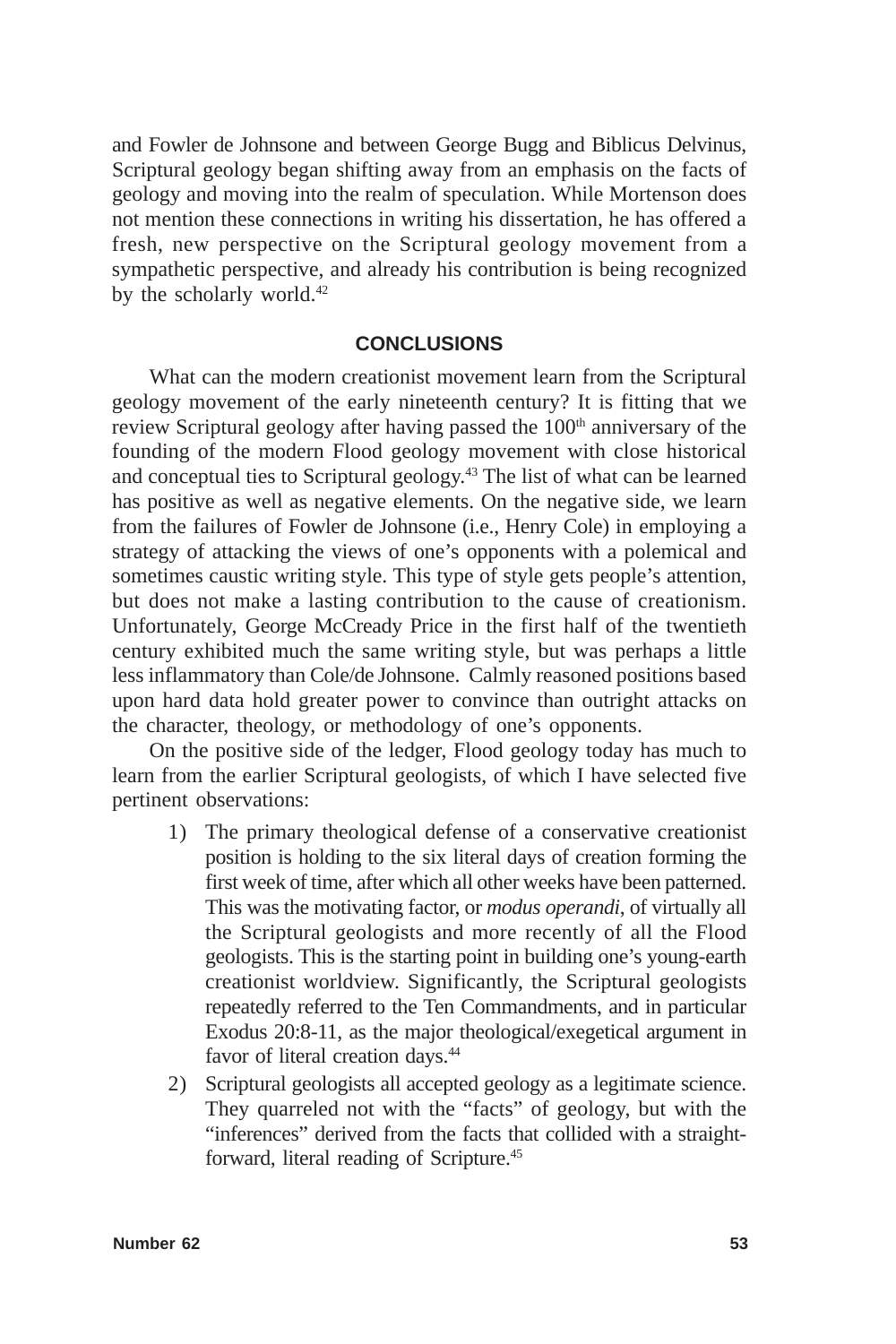- 3) Because they accepted the facts of geology, the Scriptural geologists discussed by Mortenson accepted the reality of a geological column — the reality of a sequential arrangement of strata in a predictable order.46 George McCready Price's major difference with Scriptural geologists was over this point, the reality of the geological sequence, which he categorically rejected. Yet no one has come up with a better way of discussing the relationships of strata in the past two centuries of research!<sup>47</sup>
- 4) There were as many differences among Scriptural geologists over the question of where to put the Flood in the geological column as there are today among Flood geologists. Of the 13 (in reality 12) Scriptural geologists discussed by Mortenson, only George Young believed the Flood to be responsible for forming the entire fossiliferous geological column.48 In the twentieth-century George McCready Price, John C. Whitcomb, and Henry M. Morris followed the thinking of Young by including all or nearly all the geological column in the Flood.49 Several Scriptural geologists limited the Flood mainly to the uppermost strata called the "tertiary," or even to the uppermost stratum, the "diluvium," which now is equated with the Pleistocene —Henry Browne, Samuel Best, John Murray, Andrew Ure, and George Fairholme (in his 1837 work only). Others, such as George Bugg, Granville Penn, Thomas Gisborne, and William Cockburn, assigned the Flood to the strata now equivalent to the upper Paleozoic, Mesozoic, and Cenozoic, assigning the lower Paleozoic to the antediluvian period from Creation to the Flood, to Creation week itself, or even to a pre-Creation week period (as in the case of Bugg/Delvinus). The discussion about the validity of differing Flood models in relationship to the geological strata is just as important today as it was nearly two centuries ago. No one Flood model avoids all the problems; hence we need to examine carefully a variety of possibilities on the topic.
- 5) Regardless of where in the geological column Scriptural geologists detected the work of the Flood, they all agreed that strata containing human fossils should be assigned to the Flood as a minimal consideration. Today creationists as believers in a historical Deluge may wish to take that position at least as a starting point. "Ancient" human remains found in deposits other than in caves can rightfully be considered as valid candidates for burial by catastrophic action, namely the Deluge. Criteria then can be deduced from the nature of those sediments to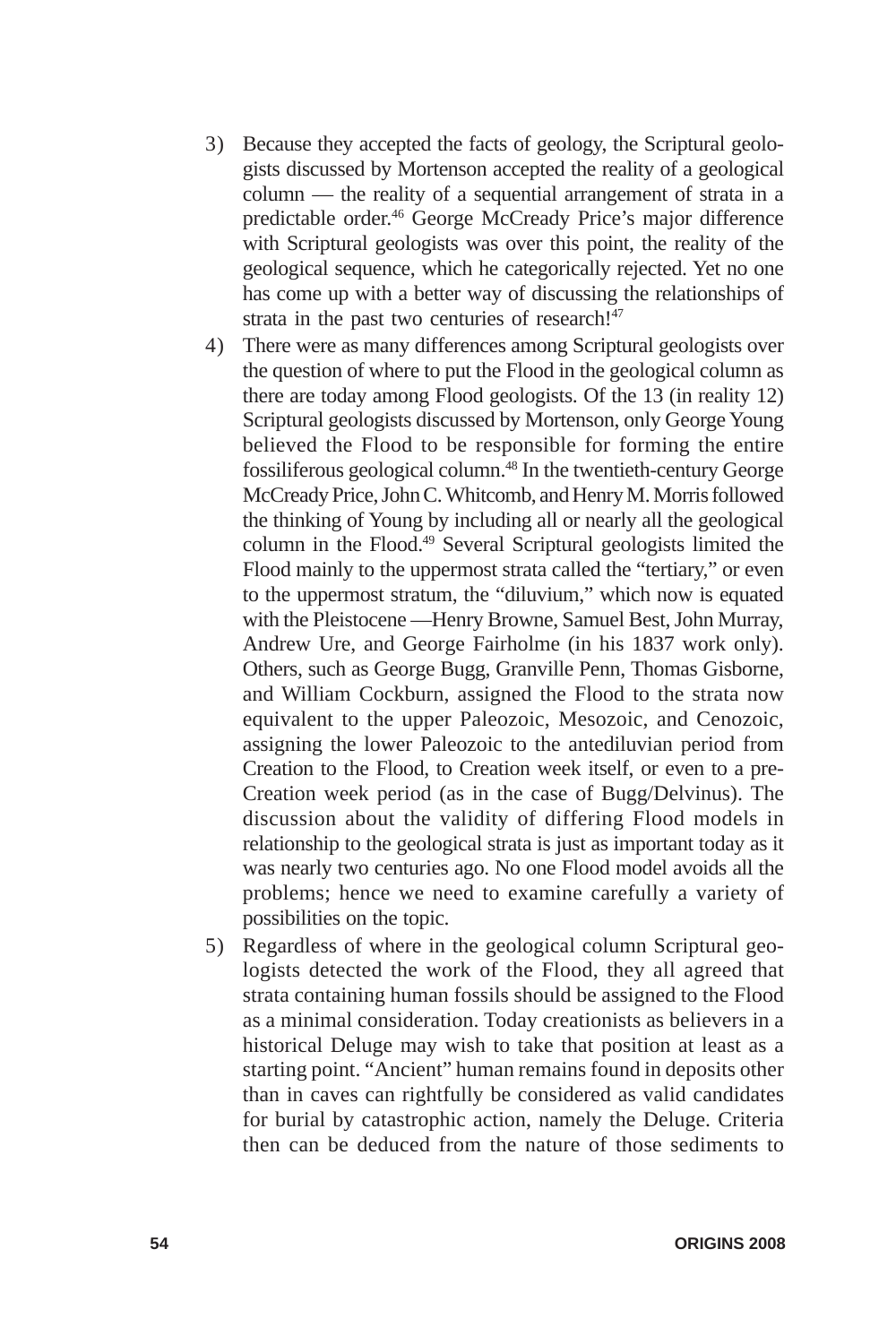identify other sediments lower in the geological record as being possible candidates for Deluge catastrophism. Unfortunately, most efforts today among Flood geologists are expended in identifying the beginning of Flood activity in Paleozoic or even pre-Paleozoic deposits with little or no consideration as to how the human fossil record relates to that. The question raised by a review of Scriptural geology is this: Would it not be more profitable to start at the top of the geological column, where we do find evidence of catastrophically-buried humans, and then work downward in the column in deciphering the nature and timing of catastrophic activity? In the end, there still remains the challenge of explaining why the fossil record of humankind apparently does not extend below Quaternary deposits.

Because Flood geologists today continue to wrestle with major issues confronted by Scriptural geologists, it is all the more imperative that we become aware of the views of those who have suggested solutions while trying to do justice to the validity of both Scripture and science. Terry Mortenson's two works are by far the best resource for getting acquainted with the historical roots of the modern creationist movement, which can be linked directly with the Scriptural geology movement of the early nineteenth century.

#### **ENDNOTES**

- 1. The "gap theory" is the concept that Gen. 1:1-2 describes a creation happening "in the beginning" perhaps millions of years prior to the creation of the six days described in Gen. 1:3-31. It is inferred that the Creator destroyed that original creation about six thousand years ago and made the new creation on top of the old one; hence the designation "the ruin-restitution" view.
- 2. 2004. Green Forest, AR: Master Books.
- 3. 1996. Ph.D. thesis, Coventry University, Coventry, England.
- 4. Select chapters from his dissertation have been revised and reprinted, and are now available on the Internet: http://www.answersingenesis.org/tj/archive/ . Type "Mortenson" in the author box to view articles on nine Scriptural geologists.
- 5. 1991. Ph.D. dissertation, University of Wisconsin Madison.
- 6. The geological period now deemed equivalent to the "diluvium" is the Pleistocene period, according to conventional geological thought.
- 7. Fairholme G. 1833. *A General View of the Geology of Scripture.* Philadelphia: Key and Biddle. The "transition' period is roughly equivalent to today's lower Paleozoic (Cambrian up through Devonian), the secondary is somewhat parallel to today's upper Paleozoic (Carboniferous-Permian) and Mesozoic formations, while the tertiary is equivalent to the Cenozoic. For a helpful discussion of how the geological column came to be categorized, see: Ritland RM. 1982. Historical development of the current understanding of the geologic column: Part II. *Origins* 9(1):28-50, which is now on the Internet: http://www.grisda.org/origins/09028.html.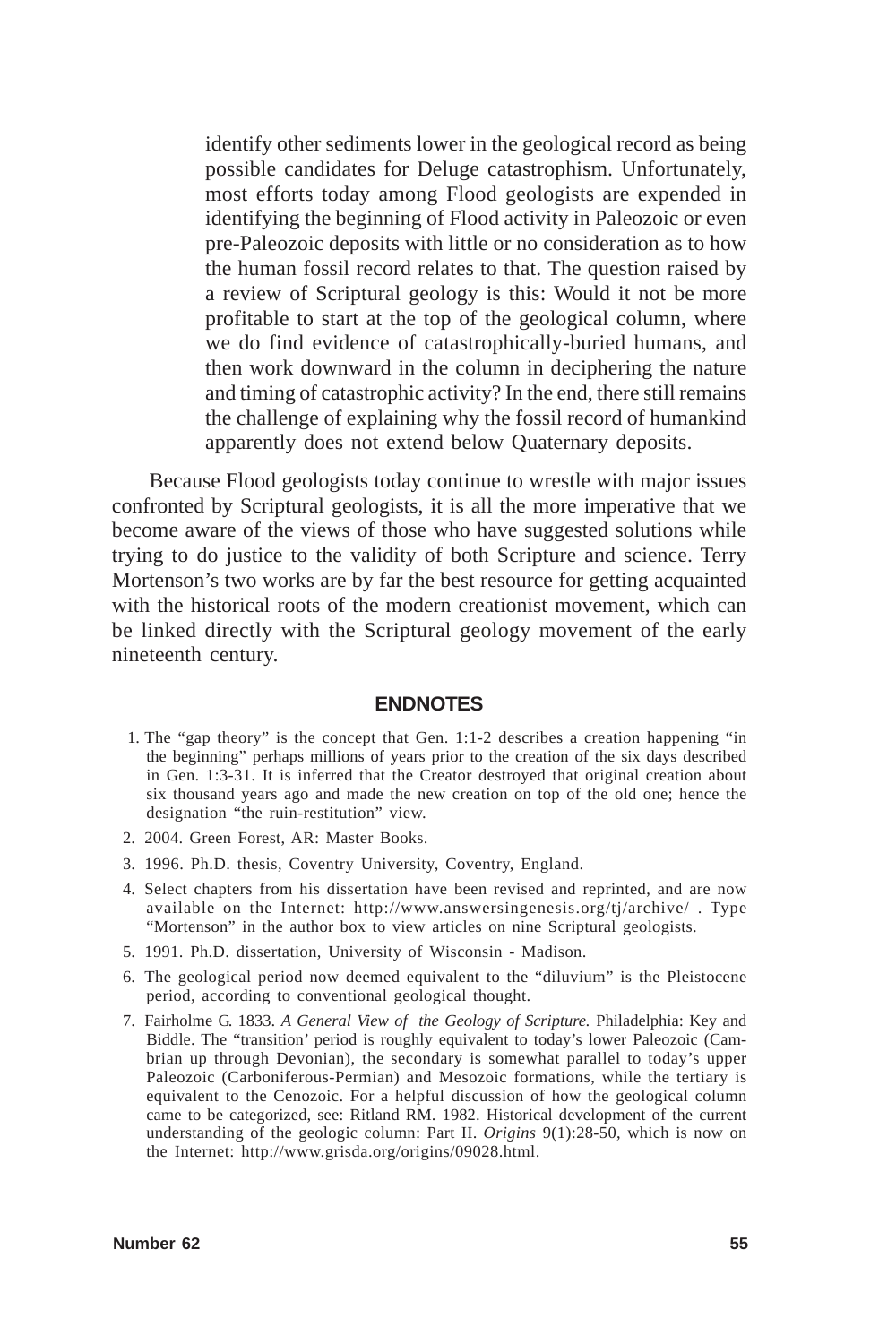- 8. Fairholme G. 1837. *New and Conclusive Demonstrations, Both of the Fact and Period of the Mosaic Deluge.* London: James Ridgway and Sons, p 64.
- 9. Fairholme, *Geology of Scripture*, p 207ff.
- 10. In chapter IX of his previous 1833 work, *Geology of Scripture*, Fairholme devotes a section to the "Diluvial Origin of Coal," in which he assigned coal deposits to the Deluge. According to his own words, this was his biggest mistake, which he repudiated four years later: "Amongst various geological errors, to which I have myself to plead guilty, that respecting the diluvial origin of coal, is one of the most important. I was formerly led too hastily to adopt this idea, in the obscurity which was, and still is, so palpable, with regard to this interesting member of the series. Feeling assured of the *fact* of the Deluge...and satisfied that it occurred only *once*, in the history of our planet, I was led to connect this *unity*, with that above described, as belonging to the coal strata....Subsequent study from nature, has convinced me of the error of that hypothesis." *Mosaic Deluge* (1837), 386, note. Creationists in the twentieth-century have overlooked this significant footnote in his 1837 work, as we shall observe shortly.
- 11. Mortenson states that Fairholme's shift in thinking resulted in an expansion of the Flood to include all the geological column – the opposite of what I am proposing: "In his *Mosaic Geology* (1837), Fairholme stated that further personal study of the geological evidence convinced him that he had made some errors in his first book. The line of argument then in 1837 is quite different and more limited in scope, focusing completely on the Noachian flood, which he now believed, contrary to his earlier book, laid down virtually all the sedimentary fossiliferous rocks." Mortenson, *The Great Turning Point*, p 129. Both of Fairholme's works are available and searchable in full text on the Internet. See "Google Books."
- 12. However, Price's student and successor, Harold W. Clark, defended the concept of an "ice age" upon writing his first major treatise on Flood geology, *The New Diluvialism* (1946. Angwin, CA: Science Publications). Most Flood geologists today accept at least some evidence for an ice age, although greatly compressed in time compared with the conventional ice age.
- 13. According to Fairholme, at the time of the "Mosaic Deluge...an event of most unusual magnitude then occurred, by which the ancient seas and lands were transposed."*Mosaic Geology* (1837), p 65. At the end of the discussion of the surface features of the lands of the earth, he concludes: "We are, therefore, naturally led to infer, that *the whole Design* of the Great Designer, both as to the *elevation* of the beds, and the more ready access to them by deep valleys, was brought into effect, *by one and the same event*." *Ibid*., p 102. Fairholme's 1837 view of the Flood was that it was primarily an *erosional* event, whereas his 1833 view was that it was primarily a *depositional* event. For documentation of this, see his works on "Google Books."
- 14. 1938. London: L. and G. Seeley; 1839. London: L. and G. Seeley, and Hatchard and Son.
- 15. As already indicated, no other Scriptural geologist (with one exception) published works by Seeley and Hatchard under this same imprint on the title page. The one exception is Henry Cole, who published *The Principles of Modern Dissentient Evangelism Disclosed* (1839. London: Nisbet; L. and G. Seeley; and Hatchard and Son), but Cole as we will note later in this study took on the pseudonym "Fowler de Johnsone," not "Biblicus Delvinus." The use of the identical publisher twelve years apart is sufficient evidence then to equate George Bugg with Biblicus Delvinus. In addition, both works have an extensive discussion of the meaning of the phrase, "and the Spirit of God *moved* upon the waters" (Gen. 1:2), interpreting it to mean "brooded," as a mother hen might brood her chicks. As far as is presently known, no other Scriptural geologists interpreted this phrase as meaning "the Spirit brooded over the waters of the deep." For evidence, see Anon. [George Bugg]. 1826. *Scriptural Geology.*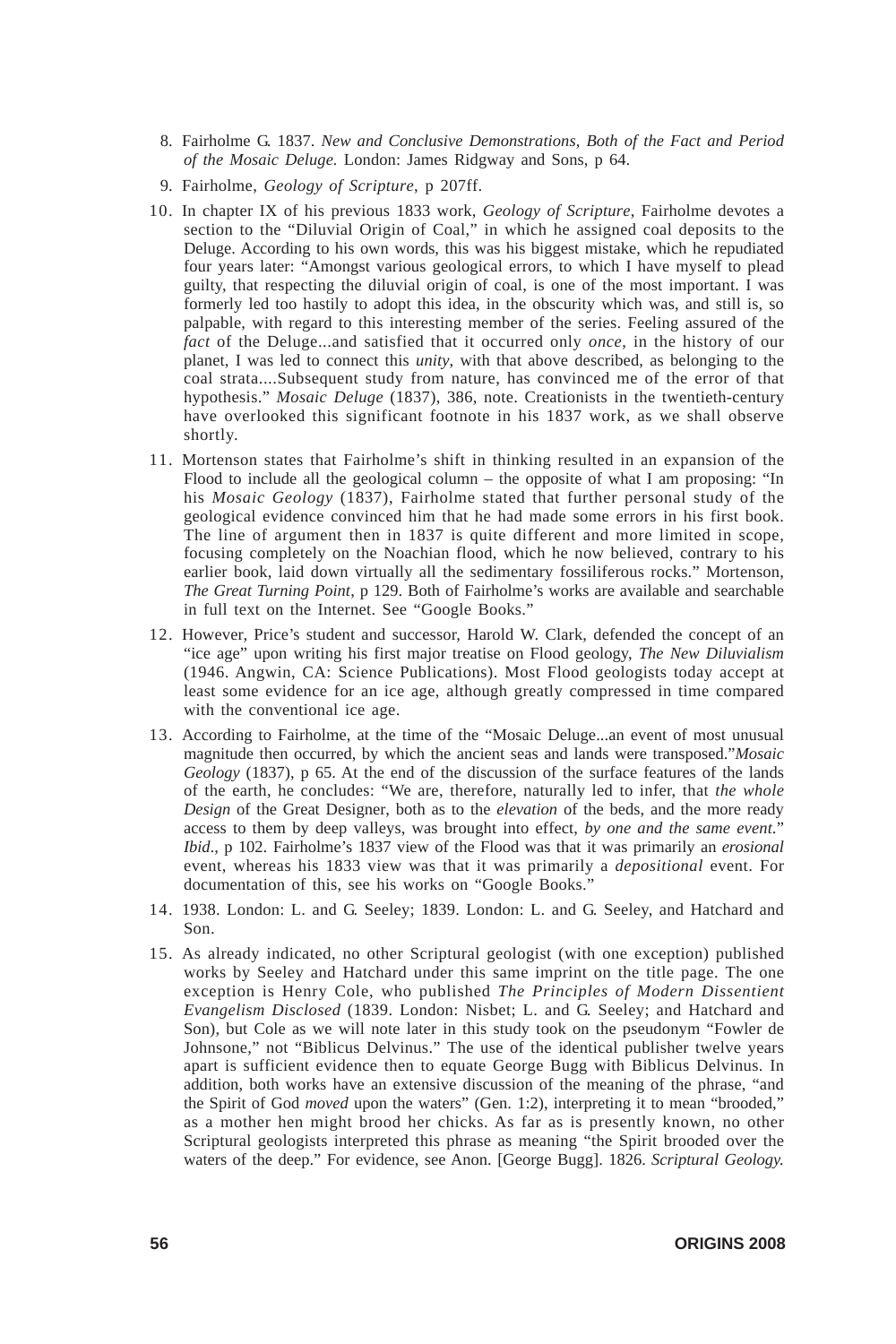London: Hatchard and Son; Seeley and Son, vol. 1, p 123-124, and Biblicus Delvinus [George Bugg]. 1839. *The Facts, Suggestions, and Brief Deductions in Geology.* London: L. and G. Seeley; L. and G. Seeley, Hatchard and Son,  $2<sup>nd</sup>$  ed.), p 11. For the revised 1839 ed., see the full text on www.archive.org, and enter the term "Biblicus Delvinus." A careful comparison of the similar discussion of the Spirit's "brooding" over waters supports the identity of Delvinus as none other than George Bugg.

- 16. Bugg's interpretation of the Spirit's role in "brooding" (Gen. 1:2), which can be supported in the original Hebrew, is crucial to his argument in 1838 (as "Delvinus") because the term "brooded" suggested that the first forms of life were created in the "without form and void" period of earth's history. As a result, he proposed that the "transition" strata, which includes living creatures, should be placed prior to the six days of creation. Bugg along with Granville Penn and George Fairholme can be considered among the three "founding fathers" of the Scriptural geology movement and the three most influential of the Scriptural geologists, according to Nicolaas Rupke. 1983. *The Great Chain of History: William Buckland and the English School of Geology, 1814-1849.* Oxford: Clarendon Press, p 44-46, and Millhauser (1954), p 70-73.
- 17. 1871. London: Simpkin, Marshall, and Co. Available at http://books.google.com.
- 18. *Ibid*., p 44.
- 19. *Ibid*., p 53-54.
- 20. Another Scriptural geologist, Thomas Hutton, who shifted the Flood higher in the geological strata, conjectured that the "primary" rocks were formed over the span of nearly two million years prior to Creation week, the "transition" and "secondary" formations (Paleozoic and Mesozoic) were deposited during the 2262 years of the antediluvian age (Septuagint chronology), and the "tertiary" deposits of the Paris Basin were deposited in 194 years after the Flood. Hutton J. 1850. *The Chronology of Creation; or, Geology and Scripture Reconciled.* Calcutta: W. Thacker and Co., p 471-479. After 1850 no Scriptural geologist assigned the majority of the fossil record to the Flood.
- 21. As per Scriptural geologist George Young, according to Mortenson, "British Scriptural Geologists," p 340.
- 22. George Fairholme in both his 1833 and 1837 works suggests this. An American Scriptural geologist who based his Flood model entirely upon the exchange of land and sea is David Lord, who wrote *Geognosy: or, The Facts and Principles of Geology against Theories* (1855. NY: F. Knight). Lord's book was used as a geology text at Battle Creek College, where the Flood geologist George McCready Price first gained his college education. Lord's view may have had an impact upon Price.
- 23. Milton Millhauser documents a "half dozen" works written in the last half of the 1850s critiquing the writings of Hugh Miller. See "The Scriptural Geologists," p 80.
- 24. Anon. (William Elfe Tayler). 1857. *Voices from the Rocks; or, Proofs of the Existence of Man during the Paleozoic or Most Ancient Period of the Earth.* London: Judd and Glass. See Google Books for the full text.
- 25. Miller H. 1857. *The Testimony of the Rocks: or, Geology in Its Bearings on the Two Theologies, Natural and Revealed.* Boston: Gould and Lincoln. The full text of the 1871 edition is available through Google Books.
- 26. The title page, showing an engraved plate with a picture of two human tracks, can be viewed on Google Books. See http://books.google.com, and do a title search on *Voices from the Rocks*.
- 27. (1960. NY: Rudd and Carleton).
- 28. Note especially: Davies TA. 1960. *Answer to Hugh Miller.* Rudd and Carlton, p 116- 118. Elsewhere he asserts: "Hence, if the pre-Adamite fossils and the rocks which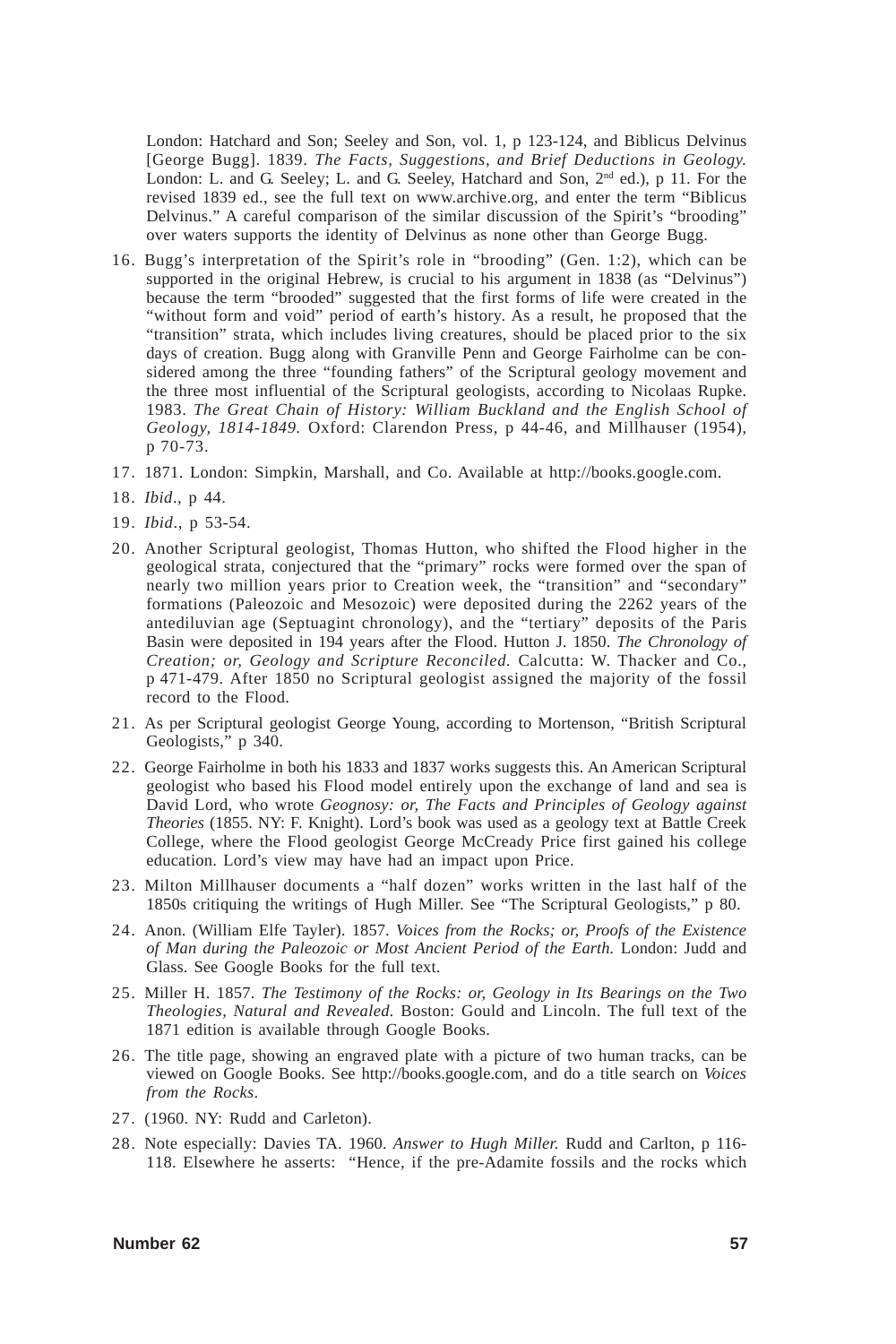contain them were not made in those six days,...then the Mosaic account, the fourth commandment, and the Scriptural dependencies thereon, are *false* and utterly unworthy of being received as the basis of a true faith." (Davies, p 127, emphasis in original).

- 29. Davies, p 32-35.
- 30. 1838. London: R. Groombridge.
- 31. A careful check of OCLC's WorldCat database as well as the British consortium's database, COPAC, fails to turn up anyone else with the surname "de Johnsone." The *Biography and Genealogy Master Index* (1980. Detroit: Gale Research Co.) with its 3,200,000 entries covering the period 1300 A.D. to the present has only one name with the surname de Johnsone: Fowler de Johnsone.
- 32. These six points are discussed in greater detail in Mortenson, "British Scriptural Geologists," p 271-274. For example, in point no. 6 we find that de Johnsone was answering the charge that he had insufficiently addressed "geological" issues, which suggests that he had written previously on the subject. That was one of the most pointed critiques of his writings. *Ibid*., 272. For Mortenson's 2004 study of Fowler de Johnsone, see: www.creationontheweb.com/images/pdfs/tj/j18\_1/j18\_1\_76-77.pdf.
- 33. 1838. London: J. Hatchard and Son.
- 34. The first complete English translation of Luther's Genesis was accomplished in 1904-1910, according to WorldCat. The early chapters of Luther's Genesis were published by Henry Cole, tr., *Luther Still Speaking: The Creation, A Commentary on the First Five Chapters of the Book of Genesis* (Edinburgh: T. & T. Clark, 1858).
- 35. Mortenson describes his own view: "Cole wrote 19 works (many of them controversial, like his attack on Adam Sedgwick and old-earth geology) from 1823 till his death in 1858 and always identified himself as the author. Also the content of his argument was much more substantive than and his style was very different from Fowler de Johnsone's work and his openly authored criticisms on geology in 1834 were four years before de Johnsone's weird book. So Cole was most definitely *not* de Johnsone." Personal communication, Terry Mortenson to Warren Johns, 9 June 2005. We do have one example of a Scriptural geologist who wrote one of his two works anonymously: John Murray. His *Portrait of Geology* (1838) was published anonymously seven years after his previous work on geology was published under his own name. Why would Henry Cole (=Fowler de Johnsone) publish pseudonymously four years after publishing under his real name? It was probably because he was severely attacked, and in fact castigated, for his criticisms of Adam Sedgwick in 1834. See Mortenson, "British Scriptural Geologists," p 183-184 for evidence of his being attacked. Pseudonymity offered him a shield from personal attacks.
- 36. Mortenson, "British Scriptural Geologists," p 271, 274. In his revised chapter on Fowler de Johnsone, Mortenson adds this comment to the above words: "This style was utterly different from anything else I read from this time period by either scriptural geologists or others." Mortenson, "British Scriptural Geologists: Part 10. Fowler de Johnsone," *TJ* 18(2004):77, n.3. While the tone was more extreme and very pompous, the writing style was the same as Henry Cole's. He had a definite preference for hyphenated words combining a noun with a gerund as in "peace-destroying streams" (Fowler de Johnsone, cited by Mortenson, "British Scriptural Geologists," p 273), cf. Cole's use of "revelation-subverting philosophy" (Cole H. 1834. *Popular Geology Subversive of Divine Revelation.* London: Hatchard and Son, p vi).
- 37. One exception to this is Henry Cole, who gave very little attention to the subject of geology itself. Mortenson states of him: "When he came to a five-page analysis of the geological arguments for an old earth, he manifested his ignorance of the details and current state of geology." Mortenson, *British Scriptural Geologists*, p 192.
- 38. Even Henry Cole, whose major work on geology was entitled *Popular Geology Subversive of Divine Revelation*, appears in 1834 to have had respect for geology as a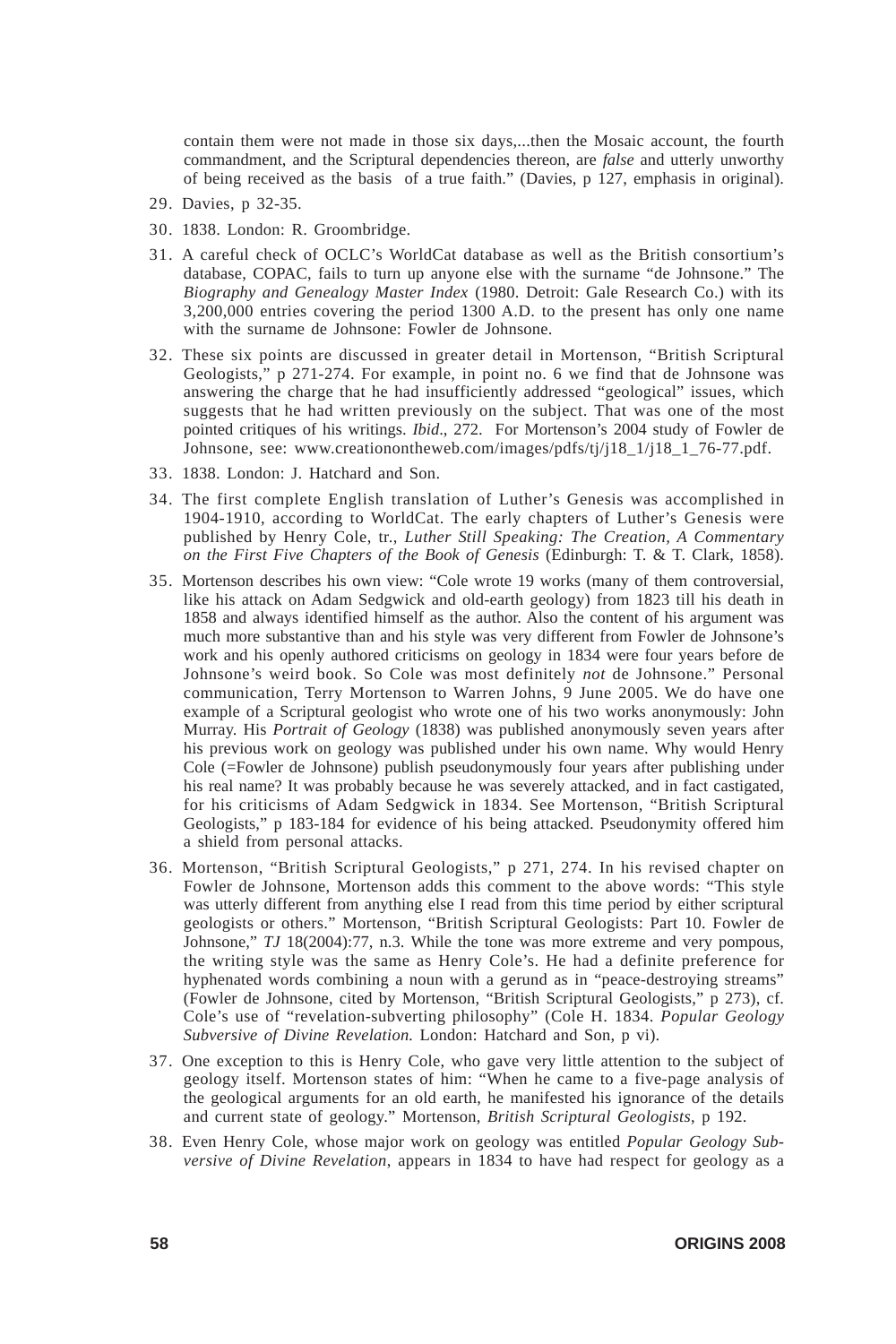science. Mortenson quotes Cole as saying that "geology is a legitimate science." *Ibid*., p 186. Yet Mortenson acknowledges that Cole is not always clear whether he was attacking only the old-earth aspects of geology or perhaps the entire theoretical aspect of geology. *Ibid*., p 187. Once it is acknowledged that Fowler de Johnsone is a pseudonym for Henry Cole, then we can better determine that in the end Cole was attacking the science of geology as a whole.

- 39. Stiling RL. 1999. "Scriptural Geology in America," in: Livingstone DN, Hart DG, Noll MA, editors. *Evangelicals and Science in Historical Perspective*. NY: Oxford University Press, p 187.
- 40. Mortenson acknowledges the contributions of other British Scriptural geologists during this time period: Frederick Nolan, Sharon Turner, George Croly, L. Vernon Harcourt, William Eastmead, Robert MacBrair, Charles Burton, Joseph Sutcliffe, William Kirby, Thomas Rodd, William Brande, William Martin, Walter Forman, Robert Fitzroy, William Cuninghame, David Morison, and the anonymous "Biblicus Delvinus." See Mortenson, *British Scriptural Geologists*, p 12-13.
- 41. Browne H. 1832. *The Geology of Scripture, Illustrating the Operation of the Deluge, and the Effects of Which It Was Productive.* Frome, Eng.: W. P. Penny.
- 42. The authoritative *Oxford Dictionary of National Biography* (2004. Oxford University Press, vol. 39, p 959) cites Mortenson as an authority on the Scriptural geologist John Murray.
- 43. The modern Flood geology movement, according to most historians, started with the prolific writings of George McCready Price, whose first work was published in 1902: *Outlines of Modern Christianity and Modern Science* (Mountain View, CA: Pacific Press Publ. Assn.). Rodney L. Stiling, however, finds no direct connection between the Scriptural geologists of the early nineteenth century and Flood geologists of the twentieth century. He writes: "Interestingly, American flood geology seems to have had no genetic relationship with the earlier Scriptural Geology. The phenotypic resemblance, so to speak, is there, but an examination of the genotype turns up no connection." Stiling, "Scriptural Geology in America," p 187. Stiling does not mention the fact that Price had the works of two Scriptural geologists in his personal possession at the time he was writing his works on Flood geology: Granville Penn (1825, 2 vols.) and George Young (1838), indicating their impact upon Price's thinking. For evidence of this see Price GM/ 1925. *Science and Religion in a Nutshell.* Washington, D.C.: Review and Herald Publ. Assn., p 7-8.
- 44. According to Mortenson, the following Scriptural geologists relied upon the use of Exo. 20:8-11 as a lead argument in favor of the literal creation week: J. Mellor Brown, George Bugg, Henry Cole, Thomas Gisborne, and Andrew Ure. Mortenson, *British Scriptural Geologists*, p 268, 133, 190-192, 207, 166.
- 45. Biblicus Delvinus (=George Bugg) gives the title *Facts, Suggestions, and Brief Inductions to Geology* to his 1838 work, wherein he reasons that geological "facts" were not the problem, but certain "inductions" that were derived from the facts. The majority of Scriptural geologists I have examined make this same point. The influence of Francis Bacon and "Baconian induction" is apparent at this point.
- 46. George Fairholme, in *Mosaic Geology*, p 81-82, gives a detailed chart of the geological column as it was understood in his day. His comments indicate that he accepted the reality of the column: "It is now an unquestioned fact that a certain order and succession exists, which, though rarely, if ever, complete, in all its parts, on any one spot, is never found to be actually *inverted*." Fairholme, p 8, italics in original. George McCready Price took issue with Fairholme on this point and found examples of inverted order. But in all such cases, the inversion takes place in regions of great mountain uplifts, presumably causing strata to slide into a different position than original. Geologically these are known as "overthrusts."